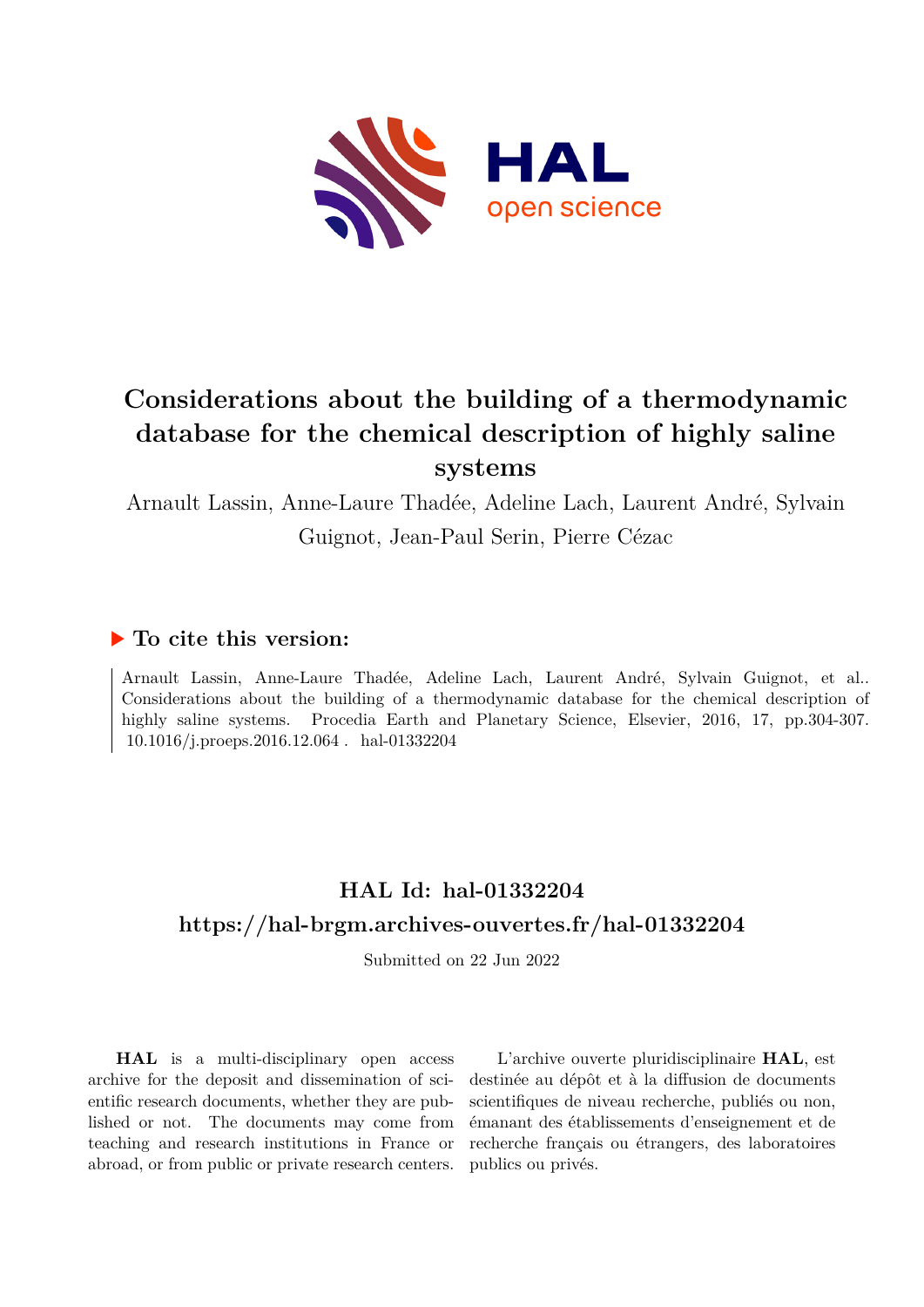

Available online at www.sciencedirect.com



Procedia **Earth and Planetary Science** 

Procedia Earth and Planetary Science 17 (2017) 304 - 307

### 15th Water-Rock Interaction International Symposium, WRI-15

## Considerations about the building of a thermodynamic database for the chemical description of highly saline systems

Arnault Lassin<sup>a, 1</sup>, Laurent André<sup>a</sup>, Adeline Lach<sup>a</sup>

*a BRGM, 3 av. C. Guillemin, Orléans 45060, France* 

#### **Abstract**

Amongst the existing models able to describe highly concentrated aqueous systems and solid-liquid or gas-liquid equilibria up to elevated temperatures and pressures, the semi-empirical Pitzer model has been shown to be powerful. Calculation codes are now available for applying this model to such complex natural and industrial systems. The key point remains the building of related thermodynamic databases of high quality. In this work, we present elements of a strategy to build and extend such a database for widespread use.

© 2017 The Authors. Published by Elsevier B.V. © 2017 The Authors. Published by Elsevier B.V. This is an open access article under the CC BY-NC-ND license (http://creativecommons.org/licenses/by-nc-nd/4.0/).

Peer-review under responsibility of the organizing committee of WRI-15

*Keywords:* Saline systems; Pitzer model; Thermodynamic database; Parameter estimation; Ion-pairing

#### **1. Introduction**

 $\overline{a}$ 

More and more attention is paid to the description of brine chemistry for various reasons. Natural brines can constitute interesting reserves for valuable chemical elements or chemical products such as lithium, potash, and other various salts. In some instances they are considered as cumbersome by-products of industrial processes or resulting from the exploitation of the subsurface (examples can be found in the context of  $CO<sub>2</sub>$  geological storage). Besides, the context of global climate change may induce new problematics regarding the chemistry of atmospheric aerosols and their potential impact on the soils, sub-soils and building materials. On the other hand, numerical tools and computers now allow performing complex calculations so that sophisticated models can be run quite fast. This permits the extension of thermodynamic databases necessary for describing the behavior of increasingly complex geochemical systems at very high salinity. In this work, we present a strategy for developing new sets of specific

<sup>\*</sup> Corresponding author. Tel.: +33-238-643-025; fax: +33-238-644-797. *E-mail address:* a.lassin@brgm.fr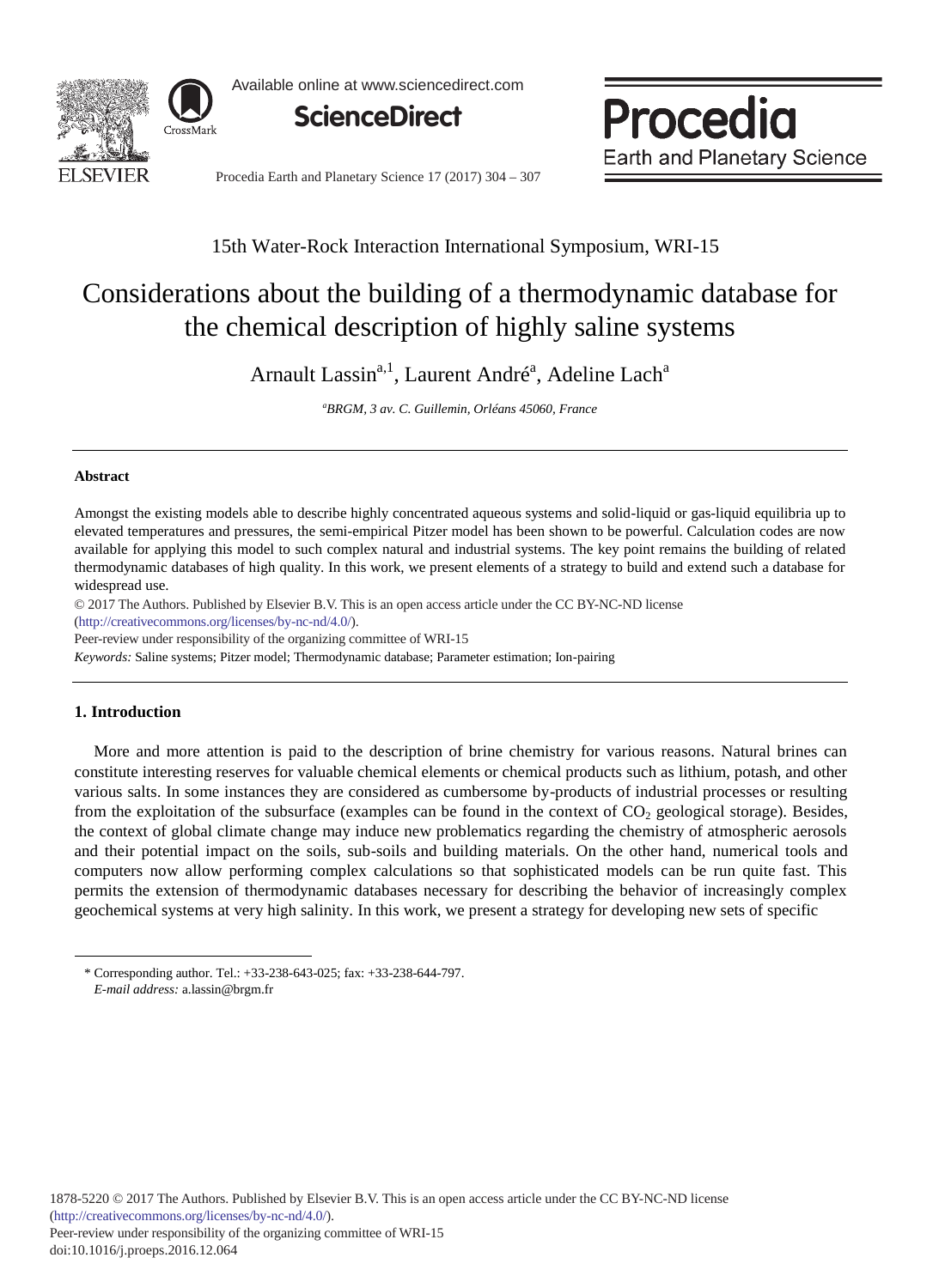interaction parameters consistent with the Pitzer model<sup>1</sup>.

#### **2. Theoretical background**

#### *2.1. History of the Pitzer model: a rapid overview*

The Pitzer model is a semi-empirical approach that considers specific interactions between dissolved species in an aqueous solution<sup>1</sup>. It uses interaction parameters, thermodynamic constants for aqueous complexation reactions, and mineral (respectively, gas) solubility products for dissolution/precipitation (respectively dissolution/degassing) reactions. It is one of the most promising and frequently used models as it was shown to represent the physicochemical solution properties from very low to very high salinities<sup>2</sup> in complex systems<sup>3</sup>, from low to high temperatures<sup>2,4</sup>, and it has been applied to many different chemical systems<sup>5</sup> (and references therein).

In its first developments for binary systems (i.e., containing one single electrolyte), the Pitzer model considered full dissociation of the dissolved electrolyte, giving one anion and one cation. Their behavior was described in terms of mean activity coefficients and osmotic coefficient of the aqueous solution and calculated, using specific interaction parameters only (namely,  $\beta^{(0)}$ ,  $\beta^{(1)}$  and  $C^{\phi}$ ). For 2:2 type electrolytes, a fourth binary interaction parameter was required:  $\beta^{(2)}$ . The description of mixed systems, involves ternary interaction parameters between two like-charge ions ( $\theta$ ), and between two like-charge ions and an opposite charge ion ( $\psi$ ).

But, for weak electrolytes, the full dissociation assumption failed to describe correctly the solution properties and solid-liquid equilibria. The possibility to form ion pairs was then introduced in the model, and allowed in particular the description of pH-sensitive systems. A formation constant is attributed to the formation reaction of the ion pair. And, since some ion pairs can have a zero net charge, new specific ternary interaction parameters were introduced for neutral-ion or neutral-neutral ( $\lambda$ ), neutral-cation-anion ( $\zeta$ ), neutral-cation-cation or neutral-anion-anion ( $\eta$ ), and neutral-neutral-ion or neutral-neutral-neutral  $(\mu)$ .

In the end, there are 11 possible types of interaction parameters to describe complex aqueous systems. A  $12<sup>th</sup>$  one, namely the solubility product (for solids) or the Henry's constant (for gases), is required to describe the liquid-solid or the liquid-gas equilibria, respectively. Furthermore, the dependence to temperature (*T*) and pressure (*P*) implies that any of these specific interaction parameters and equilibrium constants may be expressed as functions of these properties. Considering the works of  $6^{6,7}$ , a 9-coefficient equation can be used to describe interaction parameters variations from 0 to 250 $^{\circ}$ C, and possibly down to subzero values according to<sup>4</sup>. A 5-coefficient equation is used for describing equilibrium constants in the same range of *T*. On the other hand, including *P* potentially involves 6 additional coefficients for each interaction parameter. This impressive inflation of coefficients makes their determination (by fitting) a key task that must ensure the internal consistency of the resulting database. This justifies developing an adequate strategy, depending on the capabilities of the calculation tools and on the type of experimental data that can be considered to constrain the model.

#### *2.2. Solid-liquid and/or gas-liquid system useful properties*

Among the most widespread information available for aqueous systems, osmotic coefficient of the aqueous solutions, and activity of water (or vapor partial pressure) can characterize either binary systems or mixtures. Mean activity coefficient of electrolytes rather concerns binary systems. When available, aqueous speciation data can provide useful supplementary information. Solubility data of solids and gases complete the characterization of the systems at given temperatures and pressures. In order to improve the description of the system additional constraints can be considered. In particular, the enthalpy of dilution and the heat capacity of aqueous solutions can be used to constrain the temperature dependence of the interaction parameters<sup>8</sup>. On the other hand, the density and compressibility of solutions can be used to constrain the pressure dependence of the interactions parameters<sup>9</sup>.

#### *2.3. Parameter estimation*

Specific interaction parameters and equilibrium constants can be fitted as soon as the related properties can be described by numerical tools. The well-known PhreeqC geochemical code<sup>10</sup> can handle the full Pitzer model, that is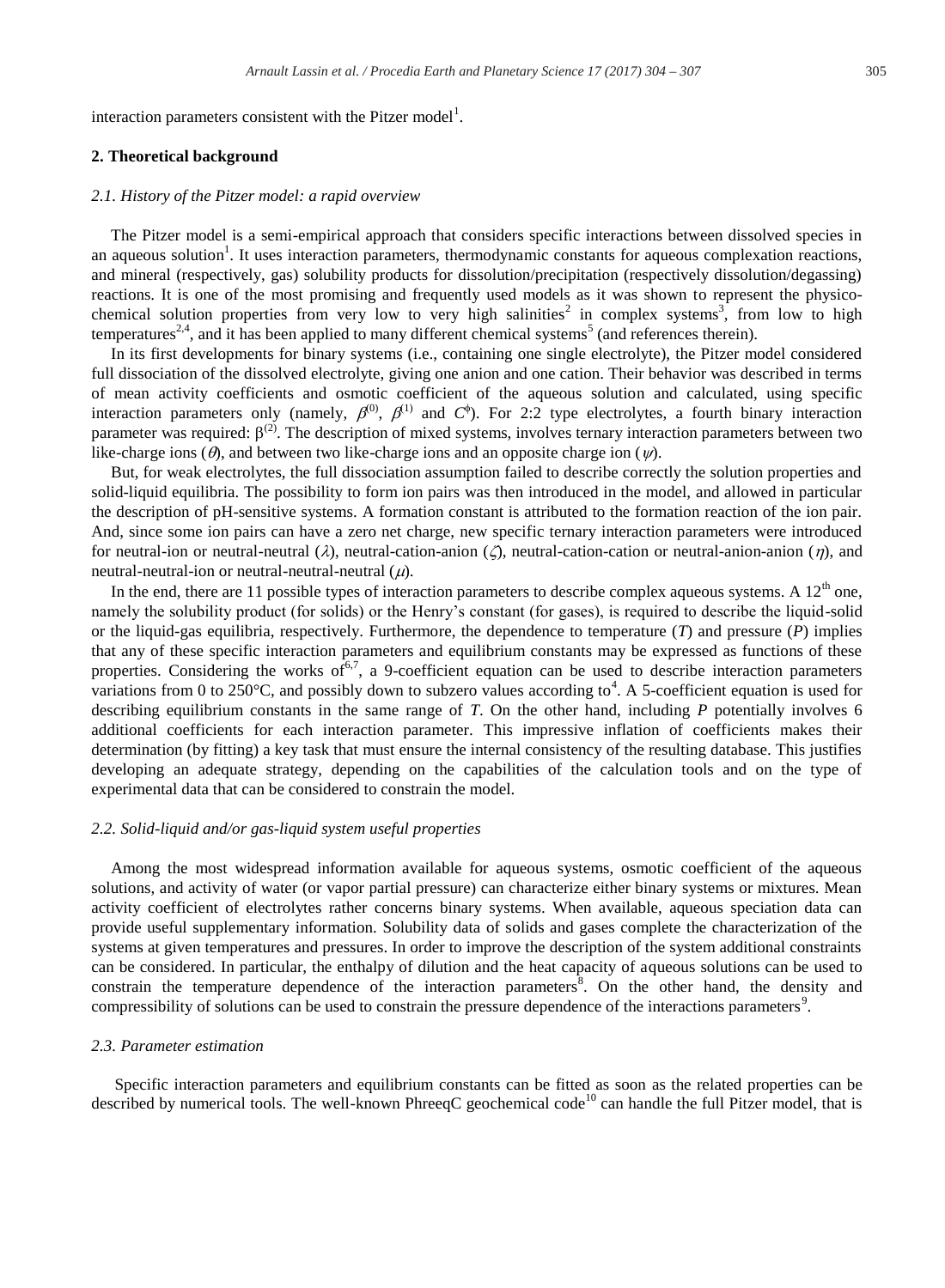the 11 types of interaction parameters, as well as the equilibrium constants. However, the *T* and *P* dependence is not consistent with the Pitzer model as applied in the literature, and the code cannot calculate the solutions enthalpy and heat capacity. A code, derived from PhreeqC and called PhreeSCALE, has been developed recently to address these deficiencies<sup>11</sup>. Coupling the use of one of these two codes with a parameter estimation code like  $PEST<sup>12</sup>$  allows fitting combinations of interaction parameters and equilibrium constants<sup>13</sup>, provided enough experimental data are available. However, a strategy for building sets of parameters must be established in order to fulfil a number of criteria that warranty the quality of the resulting database and, thus, the confidence in the subsequent geochemical calculations. Some of these criteria are given below.

The *internal consistency of the database* is an obvious major point. It can be preserved by realizing incremental extensions of the same database. In particular, binary systems should be dealt with ternary systems in order to insure the connection with chemical systems considered earlier and the consistent extension of the database.

It is preferable to describe *systems of highest solubility* first. Such systems can then be used as pillars on which less soluble systems can lean on. Here, we give the example of the NaOH-Na<sub>2</sub>SO<sub>4</sub> ternary system that has been revised in this work, compared to the model of<sup>3</sup>, on the basis of the recently revised models for NaOH<sup>14</sup> and  $\text{Na}_2\text{SO}_4{}^{11}$  (see § 3).

For highly soluble binary systems, *allowing for ion-paring* can help describing ternary systems. Indeed, osmotic and mean activity coefficients can be satisfactorily described without ion-paring but problems arise when ternary systems are considered. If no aqueous speciation data are available, the simultaneous parameterization of a binary and of one or several ternary systems can help solving the problem. An example of improved description of the  $KNO<sub>3</sub>-Ca(NO<sub>3</sub>)$ <sub>2</sub> ternary system is given in § 3.

For *low soluble binary systems*, where the extended Debye-Hückel approximation holds, it may be of interest to avoid as much as possible the use of binary interaction parameters. Ternary interaction parameters can suffice for describing the chemical behavior of ternary systems involving such binary systems. Here again, it is encouraged to limit as far as possible the number of interaction parameters to fit, when considering ternary systems.

#### **3. Results**

The first case of application is that of the NaOH-Na<sub>2</sub>SO<sub>4</sub> ternary system, at  $25^{\circ}$ C. In Fig. 1 is plotted the phase diagram at 25 $^{\circ}$ C. It points out that the former model<sup>3</sup> fails in describing the behavior of the system above 6 M NaOH. The new models for the NaOH<sup>14</sup> and Na<sub>2</sub>SO<sub>4</sub><sup>11</sup> binary systems are used to re-parameterize the ternary system. Then, the adjustment of ternary interaction parameters suffices to reproduce solubility data of thenardite and NaOH:H<sub>2</sub>O over the whole range of concentrations.



Fig. 1. Phase diagram of the NaOH-Na<sub>2</sub>SO<sub>4</sub> ternary system at 25°C, (a) at moderate NaOH concentrations; (b) at high NaOH concentrations. Symbols are bibliographic experimental data; dot-dash line is the model of<sup>3</sup>, full line is this study.

The second case considers the  $KNO_3$ -Ca( $NO_3$ )<sub>2</sub> ternary system at 25<sup>o</sup>C which, to our knowledge, has never been fully described with the Pitzer model. Indeed, the full dissociation of both  $KNO_3$  and  $Ca(NO_3)_2$  binary systems cannot match the phase diagram (Fig. 2). When the  $KNO<sub>3</sub>$ <sup>0</sup> ion pair is implemented and both the  $KNO<sub>3</sub>$  binary and  $KNO<sub>3</sub>-Ca(NO<sub>3</sub>)<sub>2</sub>$  ternary systems are parametrized simultaneously, the phase diagram is successfully described.